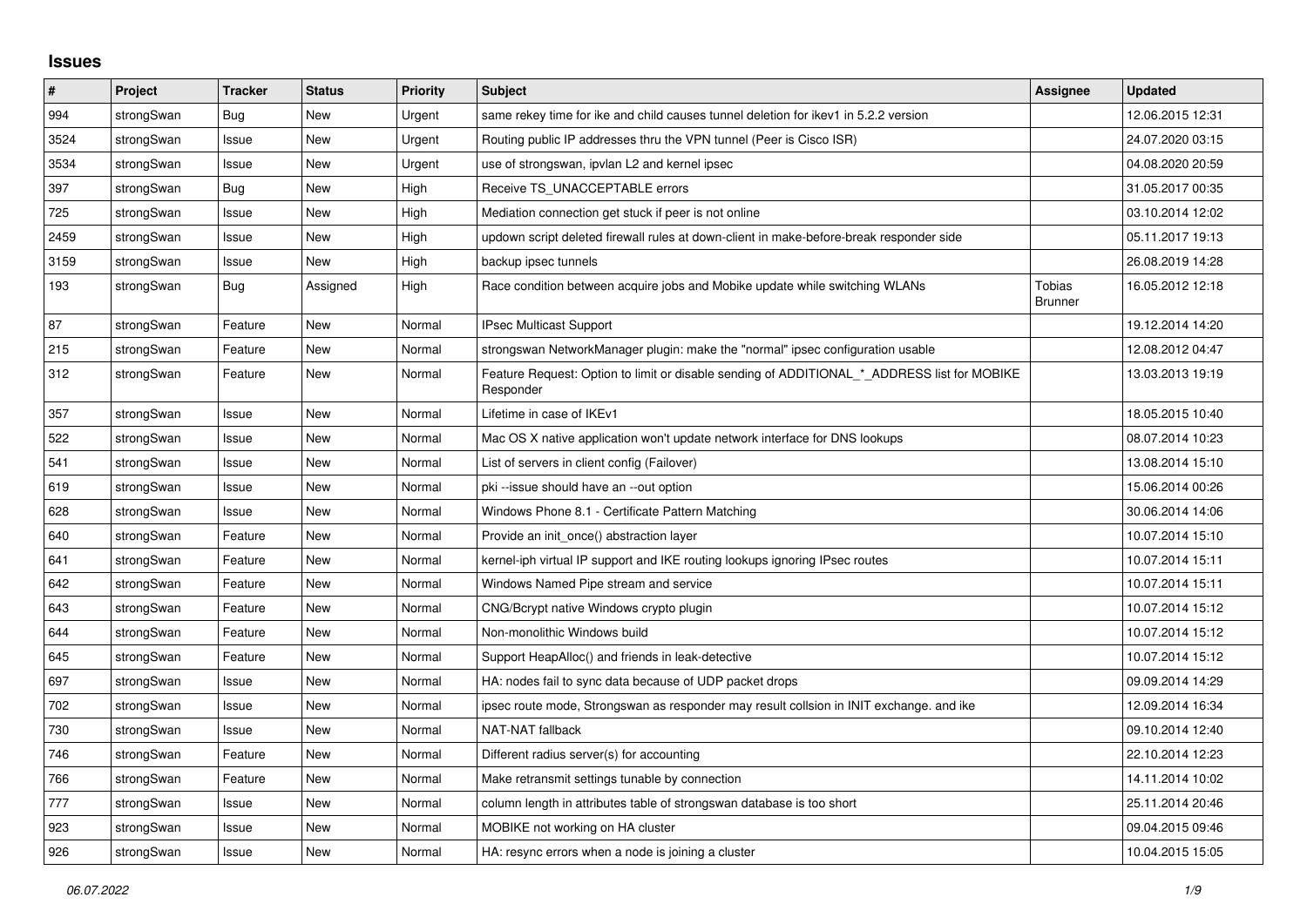| $\sharp$ | Project    | <b>Tracker</b> | <b>Status</b> | Priority | <b>Subject</b>                                                                                          | <b>Assignee</b>          | <b>Updated</b>   |
|----------|------------|----------------|---------------|----------|---------------------------------------------------------------------------------------------------------|--------------------------|------------------|
| 927      | strongSwan | Feature        | New           | Normal   | Charon: Implement route events and add an consumer in updown plugin                                     |                          | 11.04.2015 12:02 |
| 930      | strongSwan | Feature        | New           | Normal   | Option to have non-sequential v6 roadwarrior addresses                                                  |                          | 12.01.2016 16:36 |
| 973      | strongSwan | Issue          | <b>New</b>    | Normal   | IKEv2 dpd + auto=route + tunnel downtime cause additional CHILD_SAs                                     |                          | 29.05.2015 17:40 |
| 974      | strongSwan | Issue          | New           | Normal   | Charon crash on Mac OS with IPv6 Virtual IP                                                             |                          | 26.08.2021 21:07 |
| 1057     | strongSwan | Feature        | <b>New</b>    | Normal   | conn switching based on eap identity                                                                    |                          | 24.03.2020 10:14 |
| 1081     | strongSwan | Feature        | <b>New</b>    | Normal   | Active/standby VPN Gateway Failover                                                                     |                          | 21.08.2015 22:01 |
| 1207     | strongSwan | Feature        | <b>New</b>    | Normal   | Add more than 2 hosts support to HA plugin and make it configurable                                     |                          | 08.12.2015 05:05 |
| 1251     | strongSwan | Feature        | New           | Normal   | FreeBSD HA                                                                                              |                          | 11.01.2016 22:01 |
| 1265     | strongSwan | Feature        | New           | Normal   | An option to disable NAT-T                                                                              |                          | 23.06.2021 19:41 |
| 1271     | strongSwan | Issue          | New           | Normal   | X.509 UTF-8 support                                                                                     |                          | 17.01.2016 14:39 |
| 1289     | strongSwan | Issue          | <b>New</b>    | Normal   | HA plugin should sync last sent packet                                                                  |                          | 01.02.2016 13:59 |
| 2112     | strongSwan | Issue          | New           | Normal   | Broadcast packets are not relayed from Lan to Vpn clilent                                               |                          | 14.09.2016 14:18 |
| 2178     | strongSwan | Issue          | <b>New</b>    | Normal   | ha and updown                                                                                           |                          | 01.12.2016 13:53 |
| 2260     | strongSwan | Issue          | <b>New</b>    | Normal   | Number of CHILD_SA for a single connection grows over time                                              |                          | 28.02.2017 13:46 |
| 2361     | strongSwan | Feature        | New           | Normal   | Import .sswan files from NetworkManager                                                                 |                          | 12.06.2017 15:25 |
| 2432     | strongSwan | Issue          | <b>New</b>    | Normal   | PLUTO_ME can be different for up-client and down-client                                                 |                          | 21.09.2017 11:57 |
| 2464     | strongSwan | Issue          | New           | Normal   | How to Loadbalance strongswan IPsec via NGINX?                                                          |                          | 12.11.2017 19:16 |
| 2671     | strongSwan | Issue          | <b>New</b>    | Normal   | Passing user-supplied cerificate file names to charon-nm is problematic                                 |                          | 23.05.2018 21:27 |
| 2682     | strongSwan | Issue          | <b>New</b>    | Normal   | IMV/IMC (re)Attestation                                                                                 |                          | 07.06.2018 21:25 |
| 2691     | strongSwan | Issue          | New           | Normal   | Strongswan and KSOFTIRQ cpu utilization                                                                 |                          | 26.06.2018 14:34 |
| 2701     | strongSwan | Issue          | New           | Normal   | Low bandwidth when Iperfing data thorugh IPSEC tunnel                                                   |                          | 07.07.2020 13:38 |
| 2707     | strongSwan | Feature        | New           | Normal   | More attributes taken/translated from radius attributes                                                 |                          | 14.07.2018 15:21 |
| 3075     | strongSwan | Feature        | New           | Normal   | <b>IPsec Labelling</b>                                                                                  |                          | 29.05.2019 17:09 |
| 3298     | strongSwan | Issue          | New           | Normal   | strategies to improve strongswan performance per single SA                                              |                          | 23.12.2019 14:05 |
| 3326     | strongSwan | Issue          | New           | Normal   | update custom routing table (table 220 by default) with new routes if new networks and routes<br>appear |                          | 10.02.2020 12:01 |
| 3398     | strongSwan | Feature        | <b>New</b>    | Normal   | Android client - allow configuring eap_id with EAP-TLS                                                  |                          | 06.04.2020 23:19 |
| 3441     | strongSwan | Feature        | <b>New</b>    | Normal   | [Android] Lock modification of VPN configurations on work devices                                       |                          | 11.05.2020 10:00 |
| 3545     | strongSwan | Issue          | New           | Normal   | Configuration model for multiple-VRF tunnel endpoints                                                   |                          | 18.08.2020 13:50 |
| 3651     | strongSwan | Feature        | New           | Normal   | Support for FC-SP-2                                                                                     |                          | 07.01.2021 20:04 |
| 1165     | strongSwan | Issue          | New           | Normal   | StrongSwan Virtual Ip problem                                                                           | Martin Willi             | 19.10.2015 23:59 |
| 129      | strongSwan | Feature        | Assigned      | Normal   | Relations between ike/child/peer_cfg                                                                    | Martin Willi             | 06.02.2012 10:50 |
| 173      | strongSwan | Feature        | Assigned      | Normal   | Support for IP address ranges in traffic selectors                                                      | Tobias<br><b>Brunner</b> | 14.06.2012 11:31 |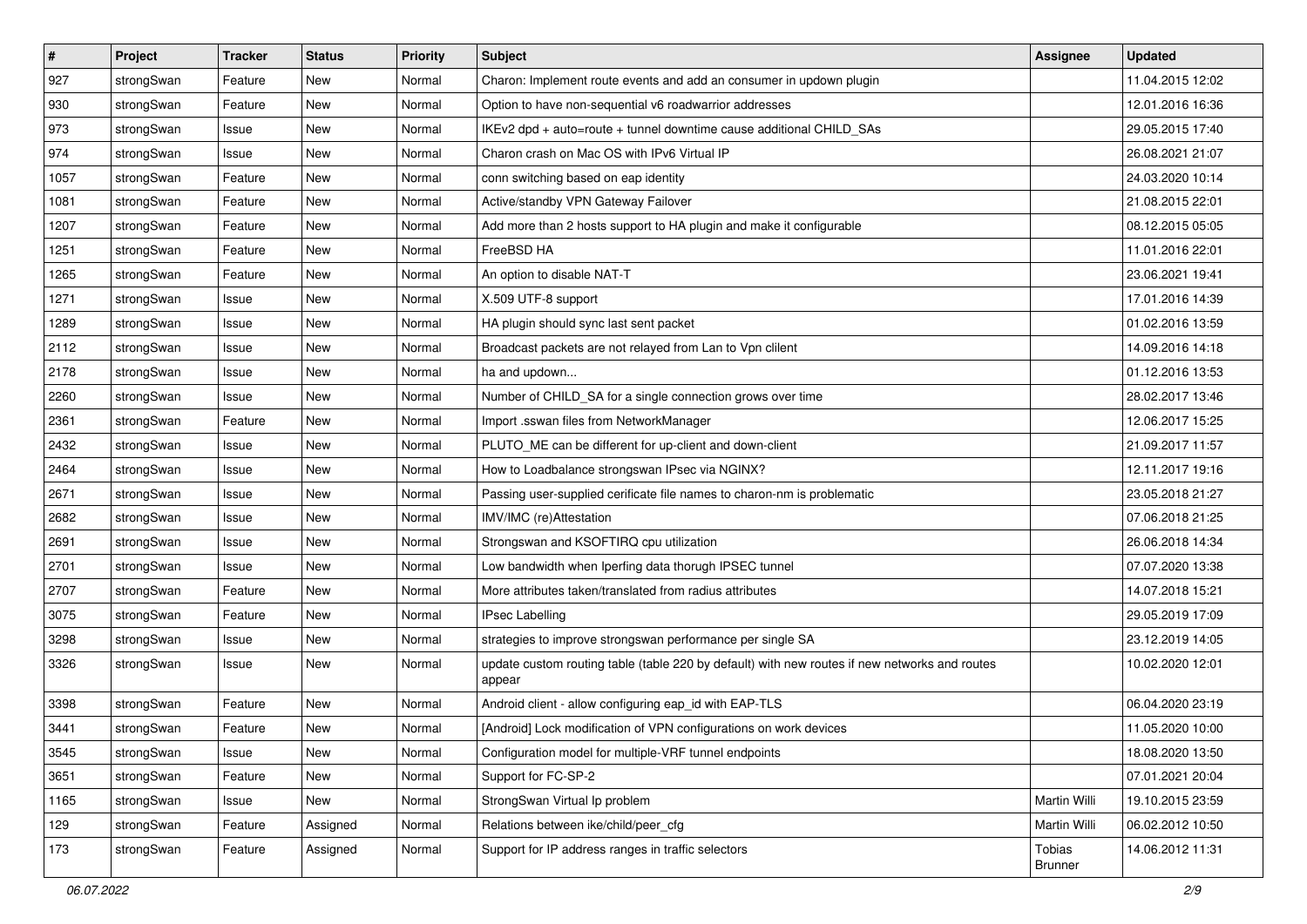| $\sharp$ | Project    | <b>Tracker</b> | <b>Status</b> | <b>Priority</b> | <b>Subject</b>                                                                                                                                          | <b>Assignee</b>          | <b>Updated</b>   |
|----------|------------|----------------|---------------|-----------------|---------------------------------------------------------------------------------------------------------------------------------------------------------|--------------------------|------------------|
| 2189     | strongSwan | Feature        | Assigned      | Normal          | Support RFC 8229: TCP Encapsulation of IKE and IPsec Packets                                                                                            | Tobias<br><b>Brunner</b> | 05.06.2020 19:48 |
| 104      | strongSwan | Feature        | Feedback      | Normal          | Postgresql Db Support                                                                                                                                   |                          | 04.09.2019 10:05 |
| 162      | strongSwan | Feature        | Feedback      | Normal          | Submit ClusterIP patches mainline                                                                                                                       |                          | 14.12.2015 20:43 |
| 352      | strongSwan | Issue          | Feedback      | Normal          | unable to allocate SPIs from kernel when running 32 bit binaries on 64 bit Linux                                                                        |                          | 17.04.2018 14:59 |
| 817      | strongSwan | Issue          | Feedback      | Normal          | <b>IKEv2 IPv6 Router Advertisement</b>                                                                                                                  |                          | 27.03.2020 17:14 |
| 1000     | strongSwan | Feature        | Feedback      | Normal          | Raise ALERT_TS_MISMATCH in IKE V1                                                                                                                       |                          | 09.09.2015 12:47 |
| 1008     | strongSwan | Feature        | Feedback      | Normal          | FARP for IPv6                                                                                                                                           |                          | 14.12.2015 20:59 |
| 1068     | strongSwan | <b>Bug</b>     | Feedback      | Normal          | strongswan 5.3.2 and IKEv1 in transport mode causes NO_PROPOSAL_CHOSEN error                                                                            |                          | 26.01.2018 13:30 |
| 1079     | strongSwan | Feature        | Feedback      | Normal          | Future Plans for firwall configuration equivalent under FreeBSD                                                                                         |                          | 21.08.2015 15:58 |
| 1082     | strongSwan | Feature        | Feedback      | Normal          | Framed-Route to set leftsubnet                                                                                                                          |                          | 07.10.2016 10:02 |
| 1157     | strongSwan | Issue          | Feedback      | Normal          | Message ID overflow RFC 5996 2.2                                                                                                                        |                          | 12.10.2015 13:52 |
| 1253     | strongSwan | Feature        | Feedback      | Normal          | Strongswan doesn't support CA bundles                                                                                                                   |                          | 19.01.2016 11:23 |
| 1276     | strongSwan | Issue          | Feedback      | Normal          | Threading: ext-auth hook blocks any other connection attempt                                                                                            |                          | 27.01.2016 12:28 |
| 1334     | strongSwan | Issue          | Feedback      | Normal          | Version 5.3.5, duplicated tunnel aftr IKE_SA rekeyed                                                                                                    |                          | 10.03.2016 11:06 |
| 1338     | strongSwan | Issue          | Feedback      | Normal          | problem with changing esp algorithm in strongswan                                                                                                       |                          | 10.03.2016 18:23 |
| 1383     | strongSwan | Issue          | Feedback      | Normal          | How to limit the amount of the installed Child SAs                                                                                                      |                          | 08.04.2016 11:20 |
| 1422     | strongSwan | Issue          | Feedback      | Normal          | IKEv1: IKE_SA reauth vs. CHILD_SA rekey race prevents IKE_SA reauthentication in time                                                                   |                          | 20.04.2016 15:06 |
| 1456     | strongSwan | Issue          | Feedback      | Normal          | Missing Tunnel-Client-Endpoint & Tunnel-Server-Endpoint AVP in RADIUS Accounting Start/Stop<br>messages                                                 |                          | 11.05.2016 11:54 |
| 1482     | strongSwan | Feature        | Feedback      | Normal          | Allow changing init_limit_half_open etc. at runtime by reloading strongswan.conf                                                                        |                          | 26.05.2016 14:49 |
| 1506     | strongSwan | Feature        | Feedback      | Normal          | Enhance DoS protection to deny users that failed Authentication                                                                                         |                          | 17.06.2016 14:31 |
| 1559     | strongSwan | Feature        | Feedback      | Normal          | Expose received XAUTH/EAP username/password prompts via VICI, send secrets via VICI on<br>prompt                                                        |                          | 09.05.2017 16:28 |
| 2077     | strongSwan | Issue          | Feedback      | Normal          | Grace period before reassigning offline IP lease                                                                                                        |                          | 06.10.2017 10:44 |
| 2095     | strongSwan | Feature        | Feedback      | Normal          | Support liveness check in Strongswan                                                                                                                    |                          | 31.05.2017 00:56 |
| 2110     | strongSwan | Issue          | Feedback      | Normal          | Remote Identity (IDr) in IKE AUTH Response is sent as hex-encoded binary value instead of text<br>when setting leftid to type KEY_ID (leftid=@#xxxxxxx) |                          | 13.09.2016 21:42 |
| 2160     | strongSwan | Issue          | Feedback      | Normal          | support for opportunistic encryption                                                                                                                    |                          | 06.05.2020 10:32 |
| 2165     | strongSwan | Feature        | Feedback      | Normal          | missing LIBRESSL_VERSION_NUMBER support                                                                                                                 |                          | 03.11.2016 09:23 |
| 2184     | strongSwan | Issue          | Feedback      | Normal          | configuration with multiple RSA keys                                                                                                                    |                          | 14.12.2016 13:09 |
| 2185     | strongSwan | Feature        | Feedback      | Normal          | INTERNAL_IP4_SUBNET Attribute Support in Android Client                                                                                                 |                          | 10.12.2016 01:14 |
| 2202     | strongSwan | Feature        | Feedback      | Normal          | Radius NAS IP to be specified                                                                                                                           |                          | 18.01.2017 17:58 |
| 2203     | strongSwan | Issue          | Feedback      | Normal          | Protecting symetric traffic using high availability in gateway to gateway setup (both active)                                                           |                          | 15.02.2017 14:20 |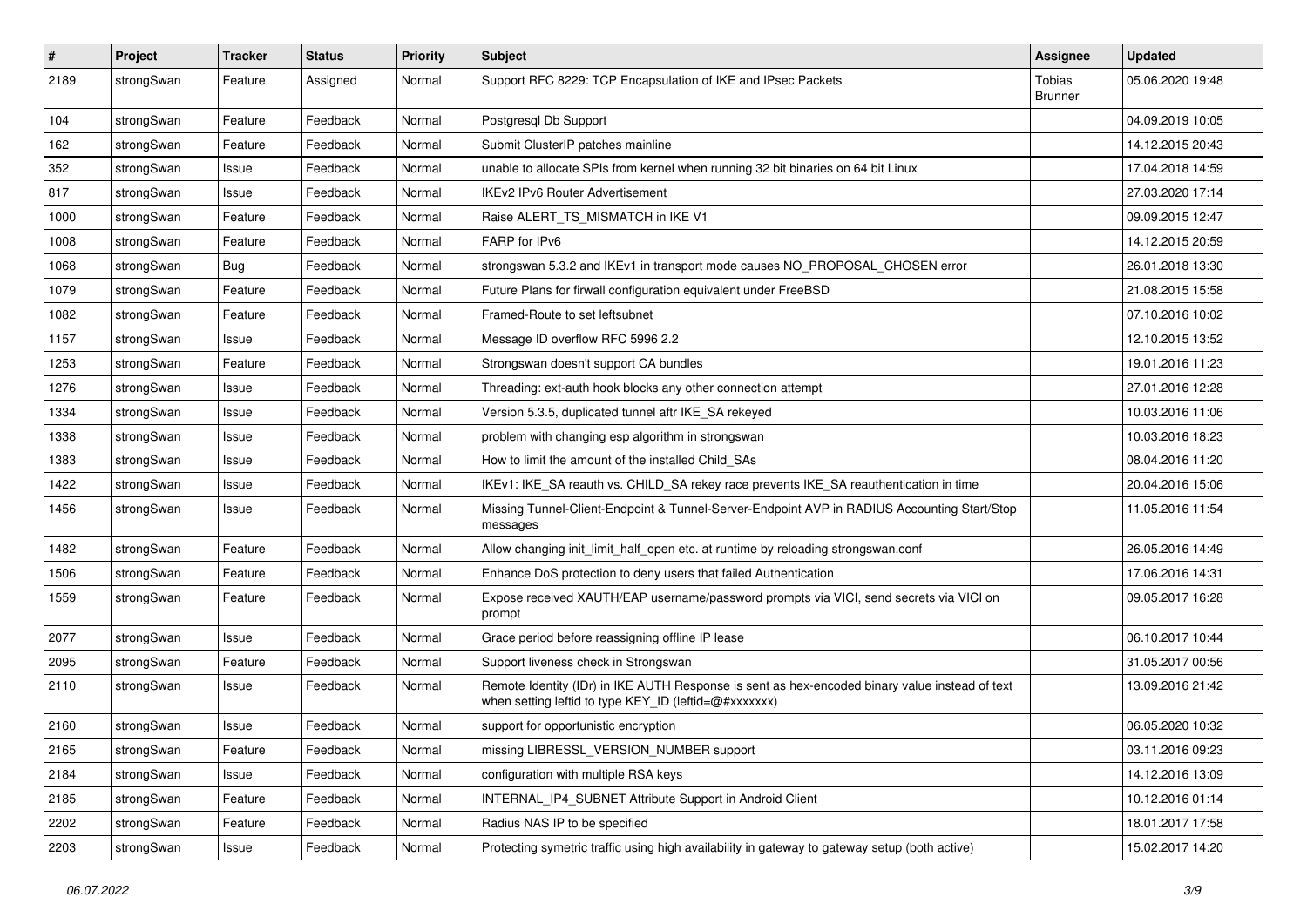| $\pmb{\#}$ | Project    | <b>Tracker</b> | <b>Status</b> | <b>Priority</b> | <b>Subject</b>                                                                                              | Assignee | <b>Updated</b>   |
|------------|------------|----------------|---------------|-----------------|-------------------------------------------------------------------------------------------------------------|----------|------------------|
| 2273       | strongSwan | Bug            | Feedback      | Normal          | Unable to install strongswan client helper on OSX El Capitan                                                |          | 10.03.2017 15:34 |
| 2307       | strongSwan | Feature        | Feedback      | Normal          | Permit installation of trap policy for CHILD_SA configurations with unset local_addrs                       |          | 26.04.2017 15:04 |
| 2319       | strongSwan | Issue          | Feedback      | Normal          | gives up trying to bring up connection after DNS SERVFAIL                                                   |          | 08.05.2017 15:41 |
| 2357       | strongSwan | Issue          | Feedback      | Normal          | How to initiate IPsec SA Transport Mode without IKE?                                                        |          | 18.01.2021 18:36 |
| 2394       | strongSwan | Issue          | Feedback      | Normal          | IP is not assigned after re-authentication                                                                  |          | 04.08.2017 19:03 |
| 2400       | strongSwan | Issue          | Feedback      | Normal          | Is DPD supposed to detect dead tunnel, or dead IKE instance                                                 |          | 11.01.2019 22:53 |
| 2411       | strongSwan | Issue          | Feedback      | Normal          | VPN server name resolution is done via overlay DNS server upon IKE disconnect                               |          | 22.08.2017 10:42 |
| 2446       | strongSwan | Issue          | Feedback      | Normal          | Traffic loss during IKE reauth despite make-before-break enabled                                            |          | 27.11.2017 17:12 |
| 2495       | strongSwan | Feature        | Feedback      | Normal          | LibreSSL Plugin                                                                                             |          | 13.12.2017 09:29 |
| 2560       | strongSwan | Issue          | Feedback      | Normal          | Duplicate CA cert requests sent                                                                             |          | 28.02.2018 10:54 |
| 2580       | strongSwan | Issue          | Feedback      | Normal          | [CFG] handling xx attribute failed in Android or Ubuntu, but works in macOS                                 |          | 09.03.2018 17:49 |
| 2618       | strongSwan | Issue          | Feedback      | Normal          | Query regarding assignment of Tunnel IP                                                                     |          | 09.04.2018 10:57 |
| 2621       | strongSwan | Issue          | Feedback      | Normal          | Android: VPN connection stops working, strongSwan shows Connected                                           |          | 06.07.2018 13:06 |
| 2668       | strongSwan | Feature        | Feedback      | Normal          | UE shall include the DEVICE_IDENTITY Notify payload                                                         |          | 22.05.2018 13:48 |
| 2678       | strongSwan | Issue          | Feedback      | Normal          | Phase 1 issue                                                                                               |          | 07.06.2018 20:06 |
| 2726       | strongSwan | Issue          | Feedback      | Normal          | Strongswan selects wrong source IP                                                                          |          | 23.08.2018 13:38 |
| 2729       | strongSwan | Feature        | Feedback      | Normal          | Does Swanctl provide the same option as Ipsec with the rightID using a %?                                   |          | 20.09.2018 17:37 |
| 2750       | strongSwan | lssue          | Feedback      | Normal          | setting WFP SA SPI failed: 0x80320035                                                                       |          | 27.05.2019 11:59 |
| 2793       | strongSwan | Feature        | Feedback      | Normal          | Remote identity with certificate                                                                            |          | 15.10.2018 10:20 |
| 2814       | strongSwan | Feature        | Feedback      | Normal          | Force Keepalive Packets if There is no NAT                                                                  |          | 29.10.2018 15:47 |
| 2816       | strongSwan | Issue          | Feedback      | Normal          | order of DNS entries is reversed in /etc/resolv.conf                                                        |          | 06.11.2018 10:41 |
| 2835       | strongSwan | Issue          | Feedback      | Normal          | Rekeyed SA can't be deleted in standby node                                                                 |          | 19.12.2018 02:52 |
| 2870       | strongSwan | lssue          | Feedback      | Normal          | DNS resolution outside of tunnel if DNS server is in remote TS                                              |          | 22.01.2019 11:06 |
| 2958       | strongSwan | Issue          | Feedback      | Normal          | Trap policies with unspecified remote IP covering multiple specific ports constantly produce new<br>IKE_SAs |          | 11.03.2019 15:03 |
| 2964       | strongSwan | lssue          | Feedback      | Normal          | Route to IKE Gateway Fails to Update Under Particular Configuration                                         |          | 13.03.2019 10:38 |
| 2966       | strongSwan | Issue          | Feedback      | Normal          | Problems with large amount of subnets in leftsubnet configuration                                           |          | 02.04.2019 10:35 |
| 2972       | strongSwan | Feature        | Feedback      | Normal          | how to add X509v3 Key Usage: Key Encipherment                                                               |          | 13.03.2019 13:59 |
| 3072       | strongSwan | Issue          | Feedback      | Normal          | Windows 10: setting WFP SA SPI fails with error 0x80320014                                                  |          | 29.05.2019 14:34 |
| 3097       | strongSwan | Issue          | Feedback      | Normal          | charon restart behaviour                                                                                    |          | 24.06.2019 16:09 |
| 3104       | strongSwan | Feature        | Feedback      | Normal          | EAP-RADIUS: binding address feature for routers with multiple interfaces connected to LAN.                  |          | 17.06.2021 02:26 |
| 3122       | strongSwan | Issue          | Feedback      | Normal          | Strongswan software iterupts                                                                                |          | 18.07.2019 02:27 |
| 3135       | strongSwan | Feature        | Feedback      | Normal          | Android client - settings for connection re-try                                                             |          | 12.08.2019 16:32 |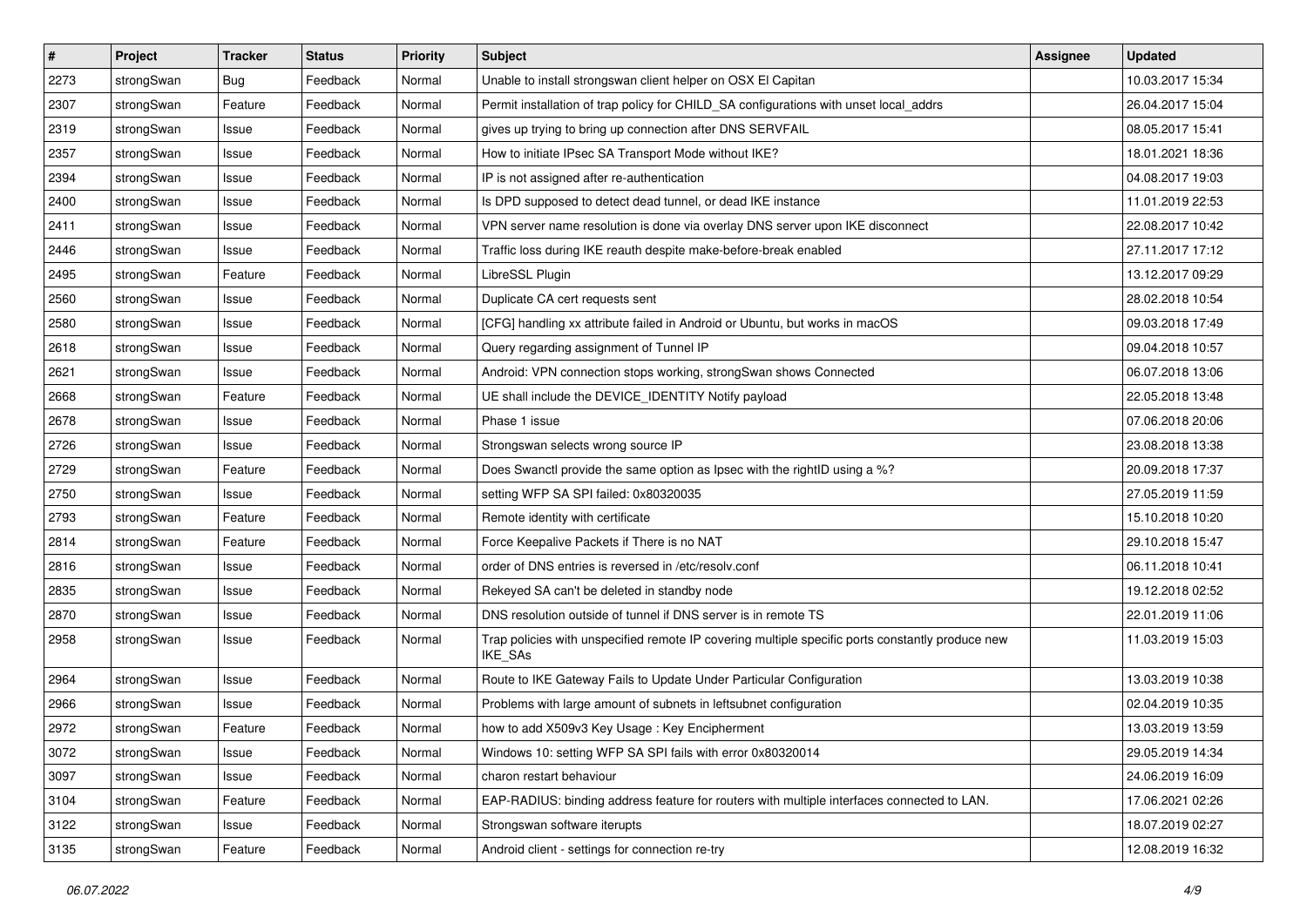| $\pmb{\#}$ | Project    | <b>Tracker</b> | <b>Status</b> | <b>Priority</b> | <b>Subject</b>                                                                          | Assignee | <b>Updated</b>   |
|------------|------------|----------------|---------------|-----------------|-----------------------------------------------------------------------------------------|----------|------------------|
| 3151       | strongSwan | Issue          | Feedback      | Normal          | Forecast stops forwarding multicast                                                     |          | 26.08.2019 14:06 |
| 3154       | strongSwan | Issue          | Feedback      | Normal          | signature validation failed only with sha2                                              |          | 20.08.2019 11:51 |
| 3162       | strongSwan | Feature        | Feedback      | Normal          | Strongswan Android support for default DNS suffixes (UNITY_DEF_DOMAIN flag)             |          | 29.08.2019 10:29 |
| 3254       | strongSwan | Issue          | Feedback      | Normal          | Log level in android level                                                              |          | 08.11.2019 08:36 |
| 3268       | strongSwan | Issue          | Feedback      | Normal          | Traffic disruption -- policy-based VPN to AWS VPN service                               |          | 15.11.2019 16:53 |
| 3282       | strongSwan | Issue          | Feedback      | Normal          | Android VPN client keeps retrying in airplane mode                                      |          | 29.11.2019 16:06 |
| 3285       | strongSwan | Bug            | Feedback      | Normal          | Virtual IPs on FreeBSD cannot set IPv6 addresses                                        |          | 02.11.2021 11:04 |
| 3304       | strongSwan | Issue          | Feedback      | Normal          | Found unsupported critical X.509 extension: X509v3 Name Constraints                     |          | 13.01.2020 14:50 |
| 3307       | strongSwan | Issue          | Feedback      | Normal          | Probable non compliance with RFC 7296 wrt traffic selector narrowing?                   |          | 14.01.2020 16:19 |
| 3342       | strongSwan | Issue          | Feedback      | Normal          | Certain fields in Storngswan on Firestick4K are not editable                            |          | 20.02.2020 09:36 |
| 3366       | strongSwan | Issue          | Feedback      | Normal          | Uninstall "any" trap policy if start_action=trap with virtual IPs is used               |          | 13.03.2020 14:57 |
| 3377       | strongSwan | Issue          | Feedback      | Normal          | Interface ID not configured during HA synchronization                                   |          | 18.03.2020 10:15 |
| 3389       | strongSwan | Issue          | Feedback      | Normal          | Child SAs not getting created after rekeying                                            |          | 30.03.2020 15:45 |
| 3392       | strongSwan | Issue          | Feedback      | Normal          | mark=%unique and no Internet-connection with VPN                                        |          | 31.07.2020 15:26 |
| 3400       | strongSwan | Issue          | Feedback      | Normal          | Windows 10 IKEv2 rekeying fails                                                         |          | 16.04.2020 17:08 |
| 3403       | strongSwan | Issue          | Feedback      | Normal          | IKEv2 natd false detection                                                              |          | 09.04.2020 14:19 |
| 3422       | strongSwan | Feature        | Feedback      | Normal          | Allow multiple local.id to be specified in a single connection?                         |          | 23.04.2020 13:19 |
| 3442       | strongSwan | Issue          | Feedback      | Normal          | Apply policy based on network interface in transport mode                               |          | 13.05.2020 10:53 |
| 3490       | strongSwan | Issue          | Feedback      | Normal          | Selecting incorrect auth mode for IKEv1                                                 |          | 21.07.2020 21:26 |
| 3496       | strongSwan | Issue          | Feedback      | Normal          | Route-based VPN - transport mode                                                        |          | 11.02.2021 09:55 |
| 3498       | strongSwan | Issue          | Feedback      | Normal          | FreeBSD + dhcp+farp plugin                                                              |          | 22.01.2021 10:44 |
| 3499       | strongSwan | Issue          | Feedback      | Normal          | ISAKMP Signature hash algorithm / EAP-TLS Authentification                              |          | 30.06.2020 10:40 |
| 3500       | strongSwan | Issue          | Feedback      | Normal          | swanctl --list-cert not listing all certs                                               |          | 29.06.2020 15:25 |
| 3516       | strongSwan | Issue          | Feedback      | Normal          | Close IKE_SA after expiry without rekey/reauth                                          |          | 20.07.2020 19:32 |
| 3536       | strongSwan | Issue          | Feedback      | Normal          | When Create multiple tunnels restart ipsec service will establish fail.                 |          | 03.09.2020 13:58 |
| 3537       | strongSwan | Issue          | Feedback      | Normal          | IPv6 Packets are not transferred from server to client through IPSec using RPC protocol |          | 01.09.2020 12:50 |
| 3552       | strongSwan | Issue          | Feedback      | Normal          | Internet disconnects after once VPN is established                                      |          | 30.08.2020 05:35 |
| 3558       | strongSwan | Issue          | Feedback      | Normal          | deleting half open IKE_SA with x.x.x.x after timeout with iOS device                    |          | 05.09.2020 21:23 |
| 3561       | strongSwan | Issue          | Feedback      | Normal          | Azure P2S VPN Linux connection error                                                    |          | 15.09.2020 12:22 |
| 3564       | strongSwan | Issue          | Feedback      | Normal          | Out of order packets are generated if strong swan is running on multiple cores          |          | 16.09.2020 10:01 |
| 3565       | strongSwan | Issue          | Feedback      | Normal          | Filtering out logs or plugin in to do so                                                |          | 16.09.2020 11:45 |
| 3566       | strongSwan | Issue          | Feedback      | Normal          | Number of simultaneous connections limited to 1000 in a cluster                         |          | 18.09.2020 09:46 |
| 3568       | strongSwan | Issue          | Feedback      | Normal          | vpn connection is unstable                                                              |          | 23.09.2020 16:28 |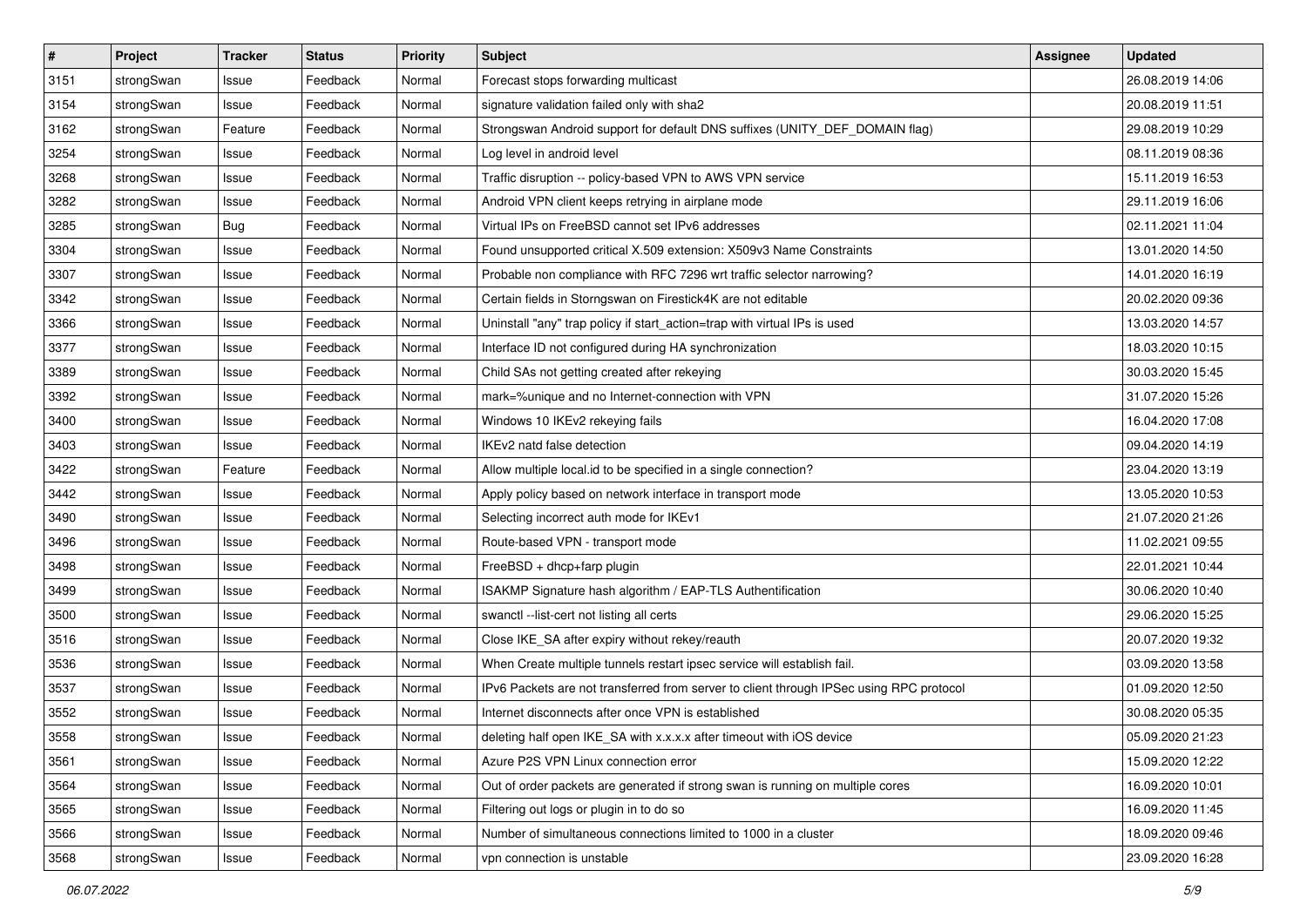| $\pmb{\#}$ | Project    | <b>Tracker</b> | <b>Status</b> | <b>Priority</b> | <b>Subject</b>                                                                                                                      | <b>Assignee</b> | <b>Updated</b>   |
|------------|------------|----------------|---------------|-----------------|-------------------------------------------------------------------------------------------------------------------------------------|-----------------|------------------|
| 3573       | strongSwan | Issue          | Feedback      | Normal          | ike2 and transit traffic                                                                                                            |                 | 05.10.2020 10:55 |
| 3575       | strongSwan | Issue          | Feedback      | Normal          | Tunnel of IPv6 Over IPv4 not accespting Jumbo Packets                                                                               |                 | 23.09.2020 16:44 |
| 3576       | strongSwan | Issue          | Feedback      | Normal          | strongswan on openwrt virtual ip inside ipsec tunnel                                                                                |                 | 25.09.2020 17:01 |
| 3577       | strongSwan | Issue          | Feedback      | Normal          | StrongSwan Connection adding and deleting over network.                                                                             |                 | 28.09.2020 15:13 |
| 3578       | strongSwan | Issue          | Feedback      | Normal          | ipsec connection to FortiClient VPN                                                                                                 |                 | 28.09.2020 15:08 |
| 3580       | strongSwan | Issue          | Feedback      | Normal          | encapsulation and packets not routing into tunnel problems                                                                          |                 | 02.10.2020 10:03 |
| 3588       | strongSwan | Issue          | Feedback      | Normal          | VPN setup over 4G                                                                                                                   |                 | 08.10.2020 14:13 |
| 3592       | strongSwan | Issue          | Feedback      | Normal          | Tunnel reported as established but log show "found encrypted payload, but no transform set"                                         |                 | 20.10.2020 10:37 |
| 3593       | strongSwan | Issue          | Feedback      | Normal          | Need variable tracking make_before_break state into updown scripts                                                                  |                 | 13.10.2020 09:59 |
| 3596       | strongSwan | Issue          | Feedback      | Normal          | no issuer certificate found for                                                                                                     |                 | 21.10.2020 03:27 |
| 3597       | strongSwan | Issue          | Feedback      | Normal          | IPSec Client on CentOS 8 - Can't connect using ShrewSoft VPN config file                                                            |                 | 21.10.2020 16:38 |
| 3598       | strongSwan | Issue          | Feedback      | Normal          | swanctl on Windows: Support aborting execution                                                                                      |                 | 19.10.2020 15:01 |
| 3603       | strongSwan | Issue          | Feedback      | Normal          | dns issue in config mode                                                                                                            |                 | 20.10.2020 11:50 |
| 3604       | strongSwan | Issue          | Feedback      | Normal          | Email Notification on down status                                                                                                   |                 | 21.10.2020 10:54 |
| 3607       | strongSwan | Issue          | Feedback      | Normal          | statusall option reports transport established two or three times per IP at start-up                                                |                 | 27.10.2020 16:48 |
| 3609       | strongSwan | Issue          | Feedback      | Normal          | Potential DNS server IP address conflicts                                                                                           |                 | 26.10.2020 11:12 |
| 3610       | strongSwan | Issue          | Feedback      | Normal          | farp plugin conflicts with DHCP service                                                                                             |                 | 26.10.2020 18:06 |
| 3611       | strongSwan | Issue          | Feedback      | Normal          | Unable to Send Traffic Using NAT on EC2 Instance                                                                                    |                 | 27.10.2020 16:35 |
| 3614       | strongSwan | Issue          | Feedback      | Normal          | Certificate renewal for about to expire certificates                                                                                |                 | 30.10.2020 13:30 |
| 3616       | strongSwan | Issue          | Feedback      | Normal          | With Strongswan 5.7.2, unique=never not allowing multiple clients to establish tunnels with same<br>identity                        |                 | 05.11.2020 12:32 |
| 3617       | strongSwan | Issue          | Feedback      | Normal          | full-offload swanctl.conf                                                                                                           |                 | 03.11.2020 17:24 |
| 3618       | strongSwan | Issue          | Feedback      | Normal          | Use side-band to configure strongswan's                                                                                             |                 | 09.11.2020 10:38 |
| 3625       | strongSwan | Issue          | Feedback      | Normal          | Always on VPN when the client is on the same LAN as the VPN server                                                                  |                 | 10.11.2020 18:45 |
| 3628       | strongSwan | Issue          | Feedback      | Normal          | Constant `retransmit` while establishing CHILD_SA                                                                                   |                 | 16.11.2020 10:14 |
| 3629       | strongSwan | Issue          | Feedback      | Normal          | IPSec enc only on specific dport/proto                                                                                              |                 | 16.11.2020 10:04 |
| 3630       | strongSwan | Issue          | Feedback      | Normal          | The certificate is loaded but not used.                                                                                             |                 | 18.11.2020 10:29 |
| 3640       | strongSwan | Issue          | Feedback      | Normal          | Problem surfing via VPN form Android APK on a sepcific Mobile Operator                                                              |                 | 26.11.2020 11:43 |
| 3642       | strongSwan | Issue          | Feedback      | Normal          | How to distinguish encapsulated packets from different interfaces                                                                   |                 | 30.11.2020 09:38 |
| 3643       | strongSwan | Issue          | Feedback      | Normal          | Strongswan and FRR NHRP                                                                                                             |                 | 01.12.2020 10:55 |
| 3647       | strongSwan | Issue          | Feedback      | Normal          | Is it possible to receive INTERNAL_IP4_SUBNET attributes in updown scripts                                                          |                 | 02.12.2020 17:06 |
| 3650       | strongSwan | Issue          | Feedback      | Normal          | HA behaves very strange                                                                                                             |                 | 04.12.2020 08:53 |
| 3652       | strongSwan | Issue          | Feedback      | Normal          | In strongswan ipsec.conf, how to set the "ike" parameters so that it can support all hash Algorithm<br>and DH group server support? |                 | 08.12.2020 12:35 |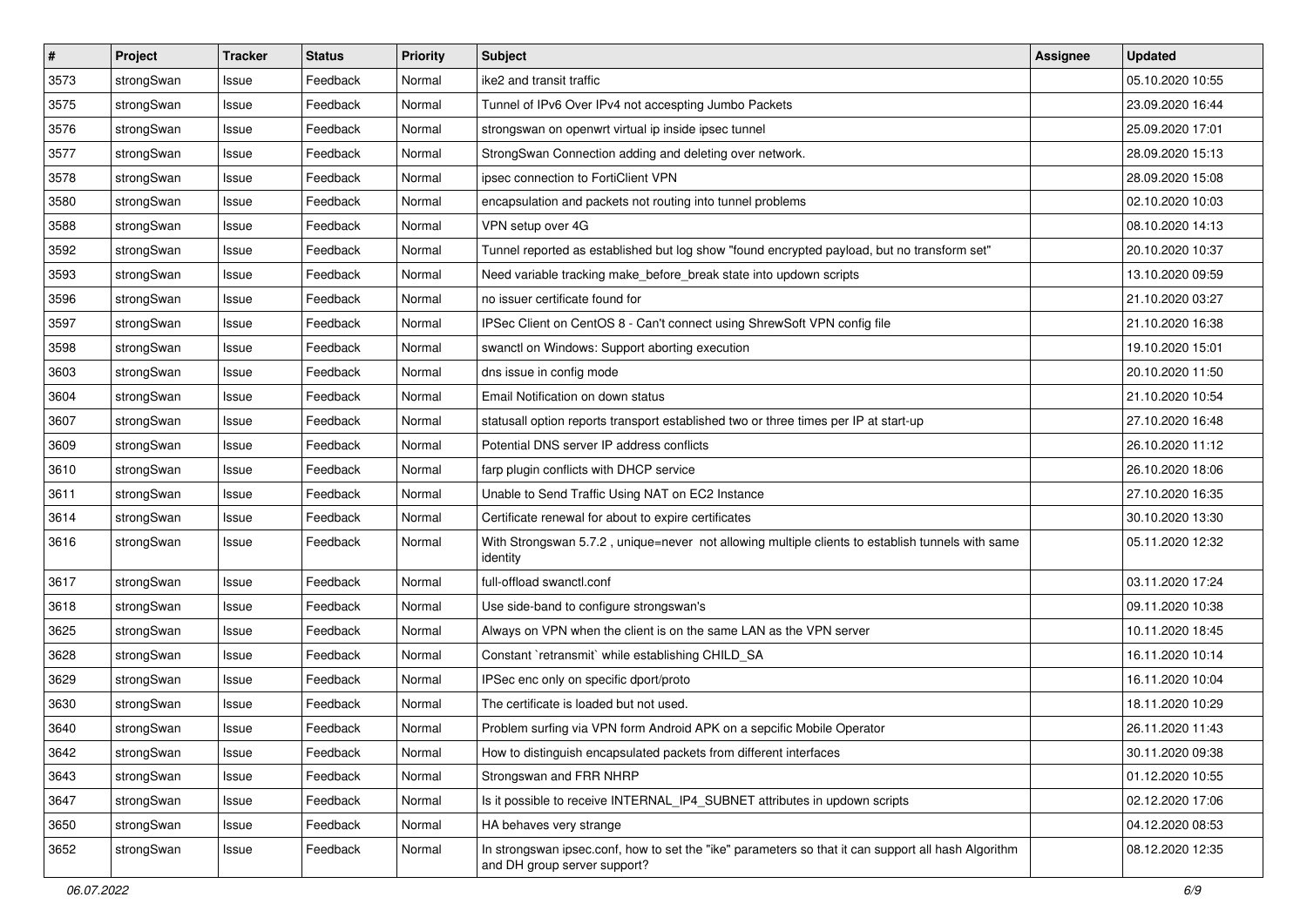| $\sharp$ | Project    | <b>Tracker</b> | <b>Status</b> | <b>Priority</b> | <b>Subject</b>                                                                                                          | <b>Assignee</b>          | <b>Updated</b>   |
|----------|------------|----------------|---------------|-----------------|-------------------------------------------------------------------------------------------------------------------------|--------------------------|------------------|
| 3653     | strongSwan | Feature        | Feedback      | Normal          | Is there any possibility to pass any non-standard parameters for tunnels (ike or child sa) for use by<br>custom plugin? |                          | 08.12.2020 11:03 |
| 3654     | strongSwan | Issue          | Feedback      | Normal          | The L2tp/ipsec tunnel interface will not be delete when the connect abnormal interrupt.                                 |                          | 08.12.2020 12:24 |
| 3662     | strongSwan | Issue          | Feedback      | Normal          | unamed session                                                                                                          |                          | 04.01.2021 11:32 |
| 3663     | strongSwan | Issue          | Feedback      | Normal          | Multiple ways to end up with duplicate / redundant child SA entries                                                     |                          | 06.01.2021 16:15 |
| 3669     | strongSwan | Issue          | Feedback      | Normal          | Failed connection to IKE_SA (Checkpoint Server)                                                                         |                          | 08.01.2021 17:58 |
| 3670     | strongSwan | Issue          | Feedback      | Normal          | Can routing rules be changed without terminating and re-initiating the tunnel                                           |                          | 12.08.2021 14:29 |
| 3671     | strongSwan | Issue          | Feedback      | Normal          | Windows client failed with 13843 against Strongswan via SQL backend                                                     |                          | 13.01.2021 14:43 |
| 3672     | strongSwan | Issue          | Feedback      | Normal          | ESP connection over IPv6                                                                                                |                          | 14.01.2021 17:04 |
| 3678     | strongSwan | Issue          | Feedback      | Normal          | IKE authentication credentials are unacceptable - Ubuntu Server - Windows 10 client                                     |                          | 19.01.2021 18:29 |
| 3682     | strongSwan | Issue          | Feedback      | Normal          | Is there a way to mark special case traffic bypass the traffic selectors?                                               |                          | 03.02.2021 16:44 |
| 3683     | strongSwan | Issue          | Feedback      | Normal          | IKEV2 connection fail to rekey process                                                                                  |                          | 28.01.2021 13:25 |
| 3685     | strongSwan | Issue          | Feedback      | Normal          | giving up after 5 retransmits                                                                                           |                          | 03.02.2021 16:59 |
| 3686     | strongSwan | Issue          | Feedback      | Normal          | Site to clients IPsec and private IP                                                                                    |                          | 04.02.2021 11:11 |
| 3687     | strongSwan | Issue          | Feedback      | Normal          | Strongswan ipsec do not forward package to host                                                                         |                          | 02.02.2021 14:40 |
| 3689     | strongSwan | Feature        | Feedback      | Normal          | Auto-connect on Wi-Fi network.                                                                                          |                          | 03.02.2021 16:32 |
| 3692     | strongSwan | Issue          | Feedback      | Normal          | Failing IPsec Phase 2 connection between Centos 7 VPS and Cisco ASA5540                                                 |                          | 04.02.2021 16:29 |
| 404      | strongSwan | Issue          | Feedback      | Normal          | TNC: Update HowTos and implement some compilation flag checking                                                         | Andreas<br>Steffen       | 10.09.2013 13:58 |
| 542      | strongSwan | Issue          | Feedback      | Normal          | Nesting tunnels                                                                                                         | Andreas<br>Steffen       | 07.03.2014 09:22 |
| 2493     | strongSwan | Issue          | Feedback      | Normal          | Pkcs11 Plugin Returns w/Bogus Return Code                                                                               | Jordan Hrycaj            | 12.12.2017 15:58 |
| 2494     | strongSwan | Issue          | Feedback      | Normal          | Problems With 64bit Slot IDs With Pkcs11 Plugin                                                                         | Jordan Hrycaj            | 12.12.2017 16:03 |
| 456      | strongSwan | <b>Bug</b>     | Feedback      | Normal          | StrongSwan client for OS X crashes                                                                                      | Martin Willi             | 21.03.2014 12:16 |
| 960      | strongSwan | Feature        | Feedback      | Normal          | Raise ALERT_PROPOSAL_MISMATCH_IKE in IKE V1                                                                             | <b>Martin Willi</b>      | 30.08.2017 09:05 |
| 3606     | strongSwan | Issue          | Feedback      | Normal          | Using ipsec tunnel from "foreign" subnet                                                                                | Noel Kuntze              | 26.10.2020 12:23 |
| 243      | strongSwan | Feature        | Feedback      | Normal          | Configure routing table in peer                                                                                         | Tobias<br><b>Brunner</b> | 23.05.2013 20:03 |
| 268      | strongSwan | Feature        | Feedback      | Normal          | support for ssh keypairs in strongswan network-manager plugin                                                           | Tobias<br><b>Brunner</b> | 19.02.2014 15:13 |
| 302      | strongSwan | <b>Bug</b>     | Feedback      | Normal          | No matching outbound IPsec policy                                                                                       | Tobias<br><b>Brunner</b> | 01.03.2013 12:19 |
| 309      | strongSwan | Feature        | Feedback      | Normal          | Problem with Network Aliases for charon.interfaces_ignore and charon.interfaces_use                                     | Tobias<br><b>Brunner</b> | 21.03.2013 19:32 |
| 359      | strongSwan | Issue          | Feedback      | Normal          | <b>Mediation Server Connection</b>                                                                                      | Tobias<br><b>Brunner</b> | 16.07.2013 16:25 |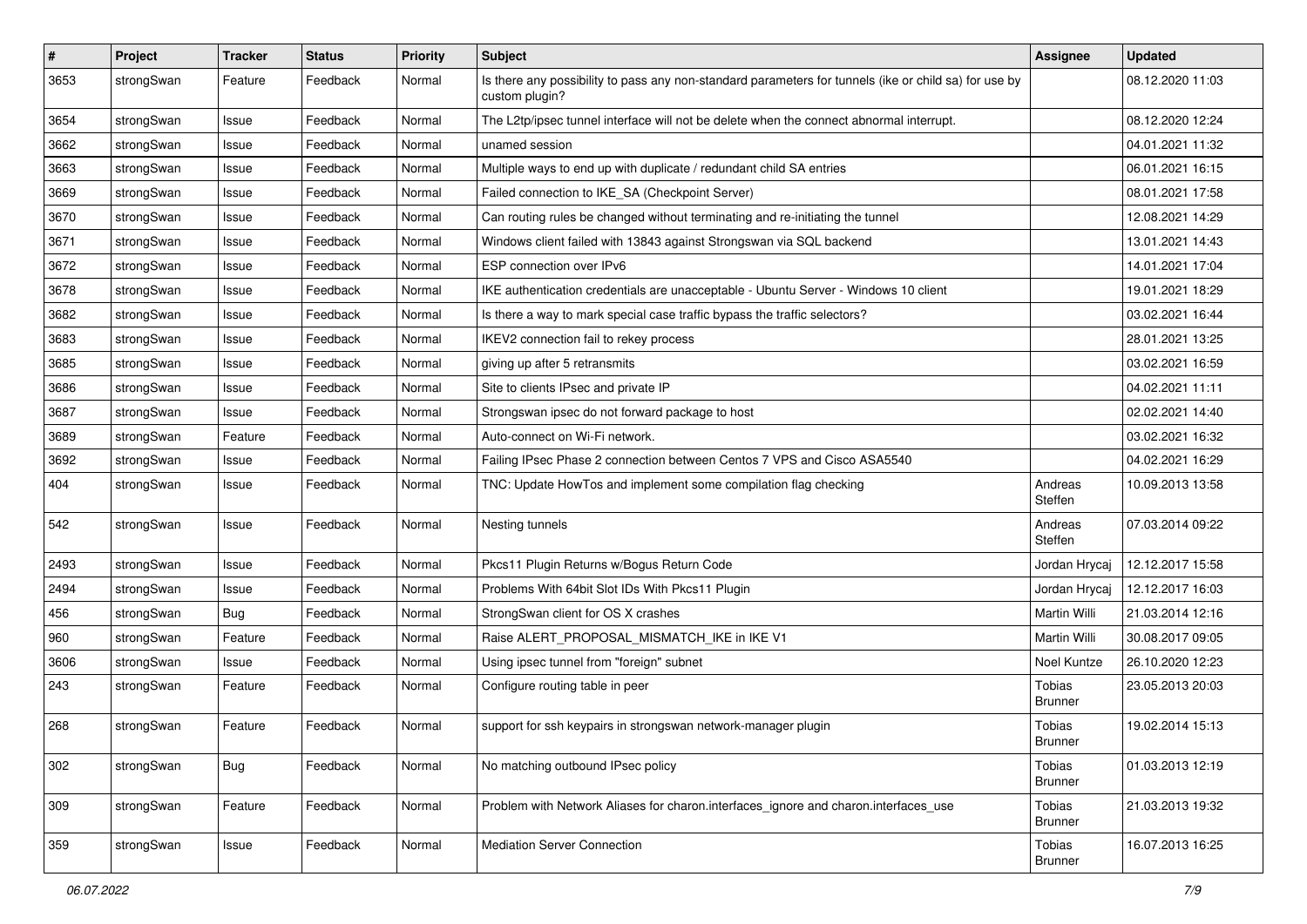| $\#$ | Project    | <b>Tracker</b> | <b>Status</b> | <b>Priority</b> | <b>Subject</b>                                                             | <b>Assignee</b>          | <b>Updated</b>   |
|------|------------|----------------|---------------|-----------------|----------------------------------------------------------------------------|--------------------------|------------------|
| 420  | strongSwan | Feature        | Feedback      | Normal          | Add more of the verbs that were supported by pluto to the updown plugin    | Tobias<br><b>Brunner</b> | 11.10.2013 07:56 |
| 462  | strongSwan | Issue          | Feedback      | Normal          | strongswan android app can not use on android 4.4 OS                       | Tobias<br><b>Brunner</b> | 06.01.2014 13:07 |
| 482  | strongSwan | Issue          | Feedback      | Normal          | NAT-NAT connection                                                         | Tobias<br><b>Brunner</b> | 09.10.2014 12:37 |
| 552  | strongSwan | Issue          | Feedback      | Normal          | move pki tool to ipsecdir                                                  | Tobias<br><b>Brunner</b> | 14.04.2014 13:52 |
| 693  | strongSwan | Feature        | Feedback      | Normal          | Time policy for roadwarrior                                                | Tobias<br><b>Brunner</b> | 02.09.2014 11:06 |
| 3291 | strongSwan | Issue          | Feedback      | Normal          | IPSec IKEv2 Client to VPN service 2                                        | Tobias<br><b>Brunner</b> | 16.08.2020 12:58 |
| 3341 | strongSwan | Bug            | Feedback      | Normal          | Application Icon missing on firestick 4K                                   | Tobias<br><b>Brunner</b> | 20.02.2020 09:31 |
| 3560 | strongSwan | Issue          | Feedback      | Normal          | PSK tunnel working - Cert fails with fragmention errors                    | Tobias<br><b>Brunner</b> | 11.09.2020 14:15 |
| 3584 | strongSwan | Issue          | Feedback      | Normal          | Separate ipsec.conf file per conn and separate ipsec.secrets file per conn | Tobias<br><b>Brunner</b> | 30.09.2020 17:06 |
| 3594 | strongSwan | Issue          | Feedback      | Normal          | How to see the traffic at ESP in UDP SPIs and forwarding rule              | Tobias<br><b>Brunner</b> | 15.10.2020 13:57 |
| 3620 | strongSwan | Issue          | Feedback      | Normal          | L2TP/IPSEC ipsec.conf setting                                              | Tobias<br><b>Brunner</b> | 12.11.2020 10:14 |
| 3636 | strongSwan | Issue          | Feedback      | Normal          | Tor behind VPN                                                             | Tobias<br><b>Brunner</b> | 23.11.2020 14:09 |
| 3665 | strongSwan | Issue          | Feedback      | Normal          | When there is data flow, the VPN tunnel will not automatically connect     | Tobias<br><b>Brunner</b> | 05.01.2021 16:26 |
| 3668 | strongSwan | Issue          | Feedback      | Normal          | Configuring the strongSwan Helm chart on openshift                         | Tobias<br><b>Brunner</b> | 07.01.2021 16:33 |
| 3673 | strongSwan | Issue          | Feedback      | Normal          | IKEv2/IPSec MSCHAPv2 fails on Android 11 (API 30).                         | Tobias<br><b>Brunner</b> | 17.01.2021 07:25 |
| 3680 | strongSwan | Issue          | Feedback      | Normal          | How to unload a paritcular certificate from strongswan.                    | Tobias<br><b>Brunner</b> | 27.01.2021 09:28 |
| 38   | strongSwan | Feature        | New           | Low             | OCSP in IKE payload, RFC4806                                               |                          | 19.12.2014 14:20 |
| 368  | strongSwan | Feature        | New           | Low             | Add support for UNITY_DEF_DOMAIN mode config and pass domain to resolvconf |                          | 27.07.2013 01:25 |
| 2727 | strongSwan | Feature        | New           | Low             | single pair of selectors per CHILD SA                                      |                          | 23.08.2018 12:08 |
| 2854 | strongSwan | Feature        | New           | Low             | Srongswan doesn't sending RADIUS Accounting-On/Off on start up / shutdown  |                          | 10.12.2018 10:19 |
| 3244 | strongSwan | Feature        | New           | Low             | eap-peap on android                                                        |                          | 04.11.2019 10:17 |
| 3456 | strongSwan | Feature        | New           | Low             | move to github/gitlab                                                      |                          | 22.05.2020 12:27 |
| 3457 | strongSwan | Feature        | New           | Low             | user-friendly pkcs11 certificate selection                                 |                          | 22.05.2020 12:52 |